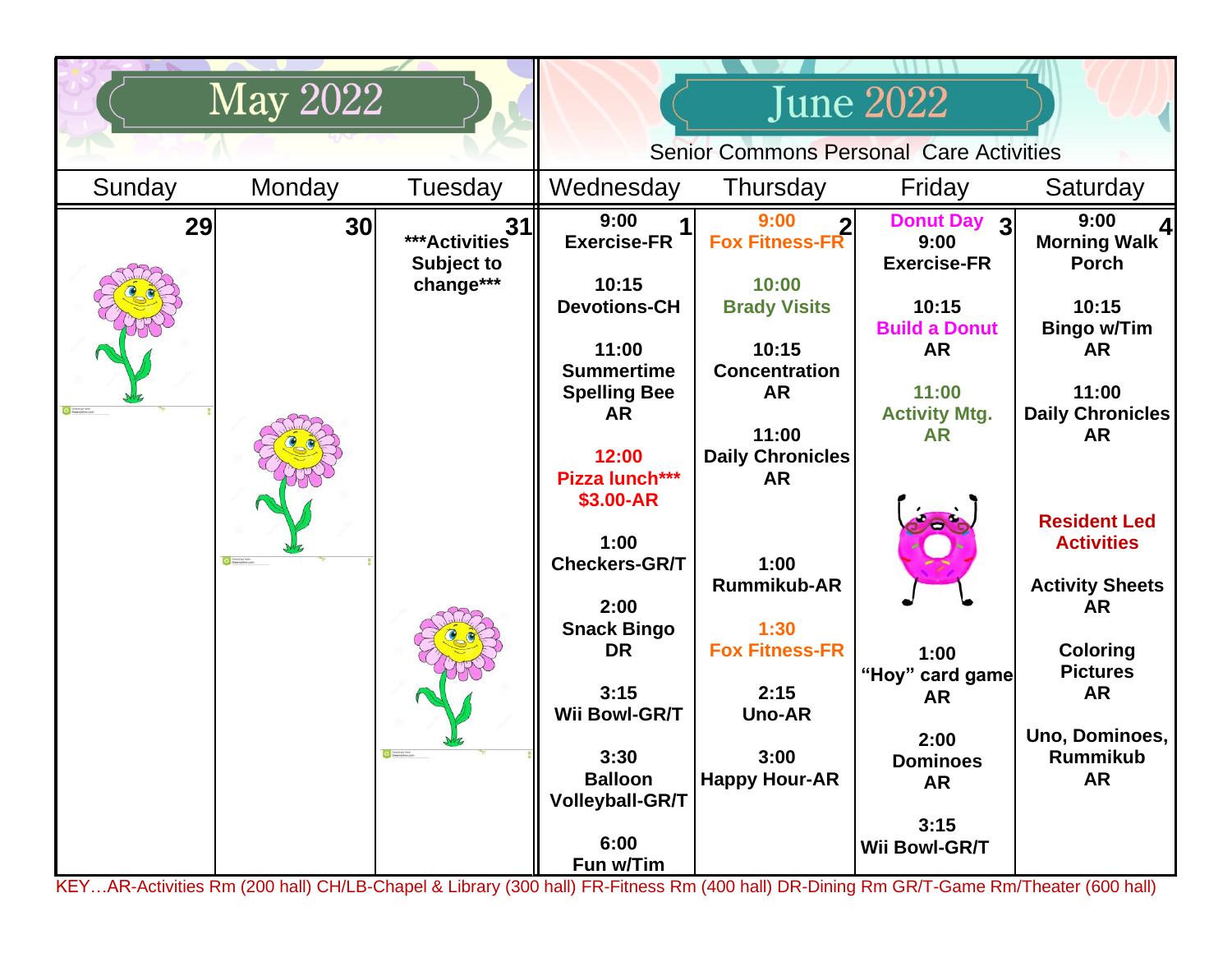|                                                         | <b>May 2022</b>                                               |                                                                      |                                                     |                                                 | <b>June 2022</b>                                       |                                                                |  |  |
|---------------------------------------------------------|---------------------------------------------------------------|----------------------------------------------------------------------|-----------------------------------------------------|-------------------------------------------------|--------------------------------------------------------|----------------------------------------------------------------|--|--|
| <b>Senior Commons Personal Care Activities</b>          |                                                               |                                                                      |                                                     |                                                 |                                                        |                                                                |  |  |
| Sunday                                                  | Monday                                                        | Tuesday                                                              | Wednesday                                           | Thursday                                        | Friday                                                 | Saturday                                                       |  |  |
| 9:15<br>5<br><b>Church</b><br><b>CH</b>                 | 9:00<br>6 <sup>1</sup><br><b>Morning Walk</b><br><b>Porch</b> | <b>Happy</b><br>7<br><b>Birthday</b><br><b>Doris Sweeney</b><br>9:00 | 9:00<br>$\bf{8}$<br><b>Exercise-FR</b><br>10:15     | 9:00<br>9<br><b>Fox Fitness-FR</b><br>10:00     | 9:00<br>10 <sup>l</sup><br><b>Exercise-FR</b><br>10:15 | Happy 11<br><b>Birthday</b><br><b>Jane</b><br><b>Hagelgans</b> |  |  |
|                                                         | 10:00<br><b>Pet visits</b><br>w/Bella                         | <b>Fox Fitness-FR</b><br>10:15<br>Right, Left,                       | <b>Devotions-CH</b><br>11:00<br><b>Brainbusters</b> | <b>Brady Visits</b><br>10:15<br>"5 second Rule" | <b>Show-n-Tell</b><br><b>AR</b><br>11:00               | 9:00<br><b>Morning Walk</b><br><b>Porch</b>                    |  |  |
|                                                         | 10:15<br>Jingo-AR                                             | Center game-AR<br>11:00                                              | <b>AR</b>                                           | <b>AR</b><br>11:00                              | <b>Fish Wrapper</b><br><b>AR</b>                       | 10:15<br><b>Bingo-AR</b>                                       |  |  |
| 1:00                                                    | 11:00<br><b>Current Events</b><br><b>AR</b>                   | Word in a word<br><b>AR</b><br>1:00                                  | 1:00                                                | <b>Daily Chronicles</b><br><b>AR</b>            |                                                        | 11:00<br><b>Daily Chronicles</b><br><b>AR</b>                  |  |  |
| Prayers &<br><b>Recitation of the</b><br><b>Rosary</b>  |                                                               | <b>Rummikub-AR</b>                                                   | <b>Chess-GR/T</b>                                   | 1:00                                            |                                                        | 1:00                                                           |  |  |
| <b>CH</b>                                               | 1:00<br>"500"-AR                                              | 1:30<br><b>Fox Fitness-FR</b>                                        | 2:00<br><b>Candy Bingo</b><br><b>DR</b>             | <b>Rummikiub-AR</b><br>1:30                     | 1:00<br>"Hoy" card game                                | <b>Scattergories</b><br><b>AR</b>                              |  |  |
| 2:00<br><b>Afternoon</b><br><b>Movie</b><br><b>GR/T</b> | 2:00<br><b>Mike at The</b><br><b>Piano-DR</b>                 | 1:30-Men's<br>Movie-GR/T<br>2:00                                     | 3:15<br>Wii Bowl-GR/T                               | <b>Fox Fitness-FR</b><br>2:15<br><b>Uno-AR</b>  | <b>AR</b><br>2:00<br><b>Dominoes</b>                   | 2:00<br><b>Wings &amp; Roots</b><br>(fill the<br>birdfeeders & |  |  |
|                                                         | 3:15<br>Wii Bowl-GR/T<br>3:00                                 | <b>Concentration</b><br>AR<br>3:30                                   | 3:30<br><b>Croquet</b><br><b>Porch</b>              | 3:00<br><b>Happy Hour-AR</b>                    | <b>AR</b><br>3:15<br>Wii Bowl-FR/T                     | water th e plants)<br>3:00<br><b>Conversation</b>              |  |  |
|                                                         | <b>Manicures-AR</b>                                           | Tea & Trivia<br><b>Porch</b>                                         | 6:00<br>Fun w/Tim                                   |                                                 | 3:30<br>"Hoops"-GR/T                                   | <b>Ball-GR/T</b>                                               |  |  |

**KEY**-AR-Activities Rm (200 hall) CH/LB-Chapel & Library (300 hall) DR-Dining Rm FR-Fitness Rm (400 hall) GR/T-Game Rm & Theater (600 hall)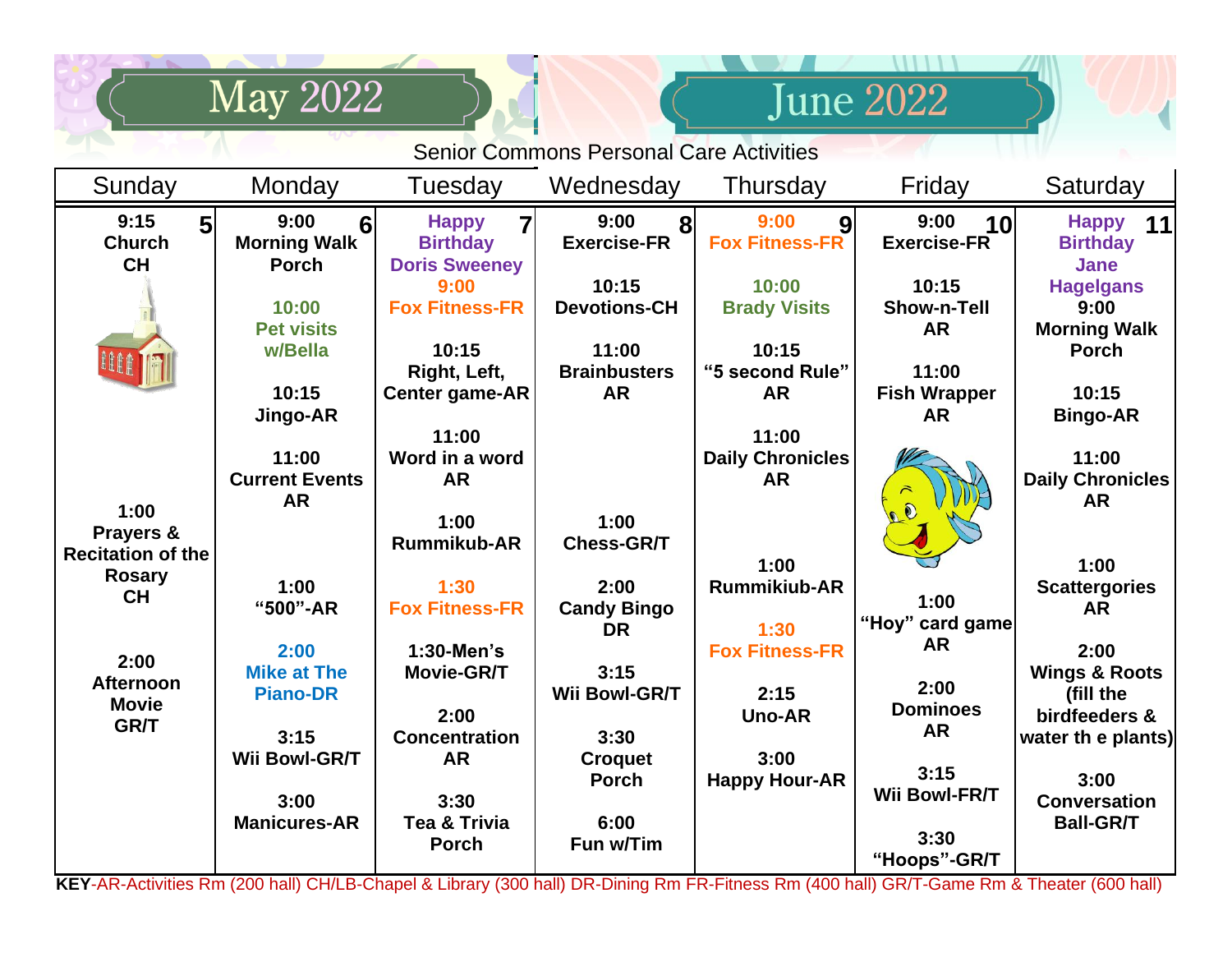|                                                           |                                                   |                                                  | <b>June 2022</b>                          |                                      |                                            |                                                                    |  |
|-----------------------------------------------------------|---------------------------------------------------|--------------------------------------------------|-------------------------------------------|--------------------------------------|--------------------------------------------|--------------------------------------------------------------------|--|
| <b>Senior Commons Personal Care Activities</b>            |                                                   |                                                  |                                           |                                      |                                            |                                                                    |  |
| Sunday                                                    | Monday                                            | Tuesday                                          | Wednesday                                 | Thursday                             | Friday                                     | Saturday                                                           |  |
| <b>Happy</b><br>12<br><b>Birthday</b><br><b>Sue Price</b> | 9:00<br>13<br><b>Morning Walk</b><br><b>Porch</b> | 9:00<br>14<br><b>Fox Fitness-FR</b><br>10:00     | 9:00<br>15<br><b>Exercise-FR</b>          | 9:00<br>16<br><b>Fox Fitness-FR</b>  | 9:00<br>17<br><b>Exercise-FR</b>           | <b>Happy</b><br><b>18</b><br><b>Birthday</b><br><b>June Reeser</b> |  |
| 9:15<br><b>Church</b><br><b>CH</b>                        | 10:00<br><b>Pet visits</b>                        | <b>Country Ride***</b><br>10:15<br>"Hoy" game-AR | 10:15<br><b>Devotions-CH</b>              | 10:00<br><b>Brady Visits</b>         | 10:00<br><b>Penny Ante-AR</b>              | 9:00<br><b>Morning Walk</b><br><b>Porch</b>                        |  |
|                                                           | w/Bella<br>10:15<br><b>Pokeno-AR</b>              | 11:00<br>"Highlights"-AR                         | 11:00<br><b>Brainbusters</b><br><b>AR</b> | 10:15<br>"I Spy"-AR<br>11:00         | 11:00<br><b>Summertime</b><br>Hangman-AR   | 10:15<br><b>Bingo w/Tim</b><br><b>AR</b>                           |  |
|                                                           | 11:00<br><b>Current Events</b>                    | 1:00<br>"60 second<br>slam"-AR                   | 12:00<br><b>Chinese</b><br>Lunch***-AR    | <b>Daily Chronicles</b><br><b>AR</b> |                                            | 11:00<br>Daily Chronicles                                          |  |
| 1:00<br>Prayers &<br><b>Recitation of the</b>             | <b>AR</b>                                         | 1:30<br><b>Fox Fitness-FR</b>                    | 1:00<br><b>Checkers-GR/T</b>              | 1:00<br>"Lucky 7"-AR                 |                                            | <b>AR</b>                                                          |  |
| <b>Rosary</b><br><b>CH</b>                                | 1:00<br>"500"-AR                                  | 1:30-Men's<br>Movie-GR/T                         | 2:00<br><b>Mystery Bingo</b><br><b>DR</b> | 1:30<br><b>Fox Fitness-FR</b>        | 1:00<br>"Hoy" card game<br><b>AR</b>       | 1:00<br>"20 Questions"<br><b>AR</b>                                |  |
| 2:00<br><b>Afternoon</b><br><b>Movie</b>                  | 2:00<br><b>Entertainment by</b><br><b>Keil-DR</b> | 2:00<br>"What's<br>Missing"-AR                   | 3:15<br><b>Wii Bowling-LB</b>             | 2:15<br><b>Uno-AR</b>                | 2:00<br><b>Dominoes</b>                    | 1:45<br>Reminisce on<br><b>Summertime</b>                          |  |
| <b>GR/T</b>                                               | 3:15<br><b>Wii Bowl-FR/T</b><br>3:30              | 3:00<br><b>Catholic Mass</b><br><b>CH/LB</b>     | 3:30<br><b>Corn Hole-porch</b><br>6:00    | 3:00<br><b>Happy Hour-AR</b><br>3:15 | <b>AR</b><br>3:15<br><b>Wii Bowling-LB</b> | <b>AR</b>                                                          |  |
|                                                           | <b>Beanbag</b><br><b>Bullseye-GR/T</b>            | 3:30<br><b>Tea &amp; Trivia</b><br><b>Porch</b>  | Fun w/Tim                                 | <b>Vet's Get</b><br>Together-GR/T    | 3:30<br><b>Mini-Golf-LB</b>                |                                                                    |  |

**KEY**-AR-Activities Rm (200 hall) CH/LB-Chapel & Library (300 hall) DR-Dining Rm FR-Fitness Rm (400 Hall) GR/T-Game Rm & Theater (600 hall)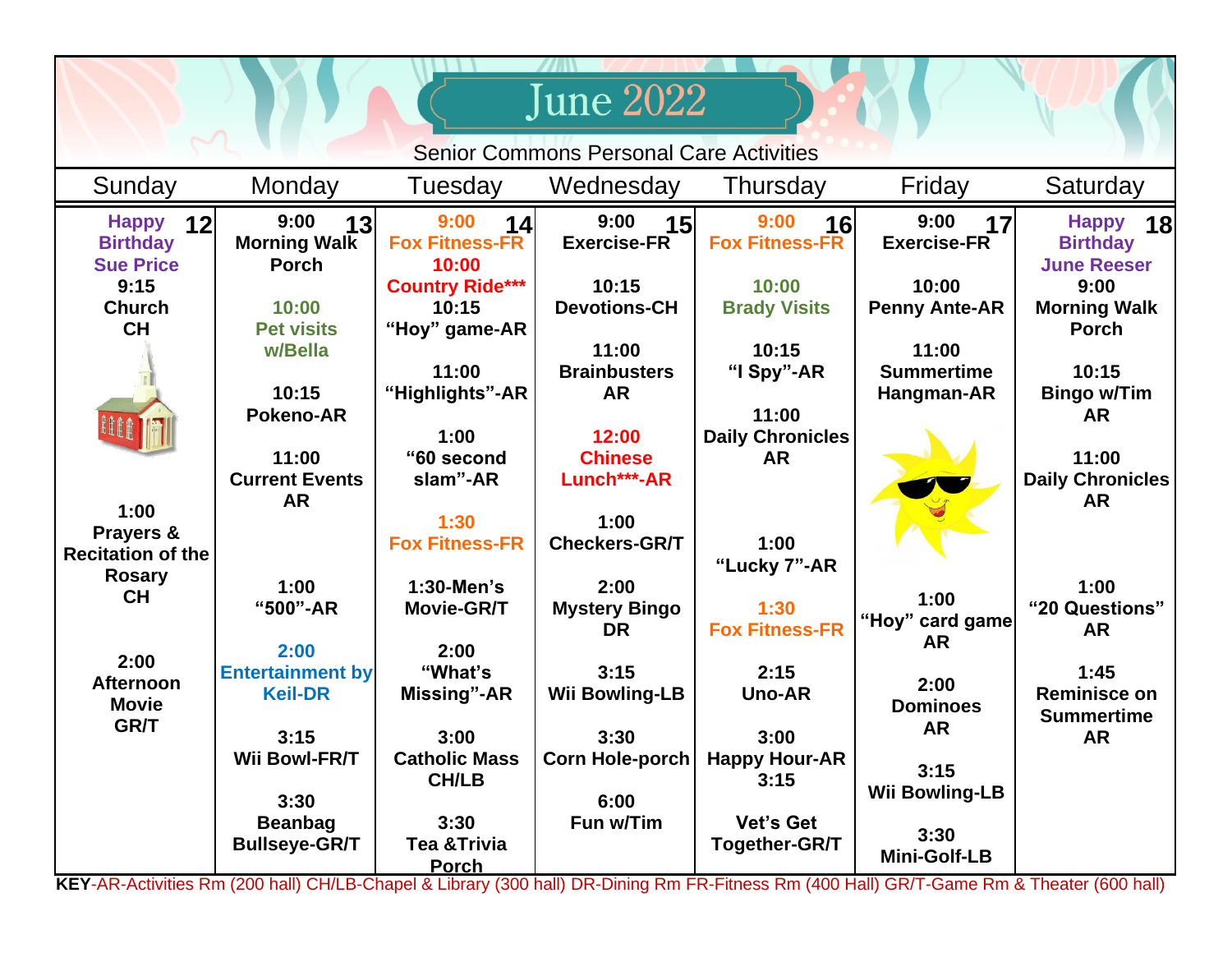| June 2022                                                      |                                                   |                                                  |                                                          |                                               |                                           |                                                   |  |
|----------------------------------------------------------------|---------------------------------------------------|--------------------------------------------------|----------------------------------------------------------|-----------------------------------------------|-------------------------------------------|---------------------------------------------------|--|
| <b>Senior Commons Personal Care Activities</b>                 |                                                   |                                                  |                                                          |                                               |                                           |                                                   |  |
| Sunday                                                         | Monday                                            | Tuesday                                          | Wednesday                                                | Thursday                                      | Friday                                    | Saturday                                          |  |
| 9:15<br>19<br><b>Church</b><br><b>CH</b>                       | 9:00<br>20<br><b>Morning Walk</b><br><b>Porch</b> | 9:00<br>21<br><b>Fox Fitness-FR</b>              | <b>Happy</b><br>22<br><b>Birthday</b><br><b>Sam King</b> | 9:00<br>23<br><b>Fox Fitness-FR</b>           | 9:00<br>24<br><b>Exercise-FR</b>          | 9:00<br>25<br><b>Morning Walk</b><br><b>Porch</b> |  |
|                                                                | 10:00<br><b>Pet visits</b>                        | 10:00<br><b>Country Ride***</b>                  | 9:00<br><b>Exercise-FR</b>                               | 10:00<br><b>Brady Visits</b>                  | 10:00<br><b>Charades-AR</b>               | 10:15<br><b>Bingo-AR</b>                          |  |
|                                                                | w/Bella<br>10:15<br>Jingo-AR                      | 10:15<br>Right, Left,<br>Center game             | 10:15<br><b>Devotions-CH</b><br>11:00                    | 10:15<br>Word in a Word<br><b>AR</b>          | 11:00<br><b>Fish Wrapper</b><br><b>AR</b> | 11:00<br><b>Daily Chronicles</b><br><b>AR</b>     |  |
| 1:00<br>Prayers &<br><b>Recitation of the</b><br><b>Rosary</b> | 11:00<br><b>Current Events</b><br>AR              | 11:00<br><b>Readers' Digest</b><br><b>Fun-AR</b> | <b>Brainbusters</b><br><b>AR</b>                         | 11:00<br><b>Daily Chronicles</b><br><b>AR</b> |                                           |                                                   |  |
| <b>CH</b>                                                      |                                                   | 1:00<br><b>Rummikub-AR</b>                       | 1:00<br><b>Chess-GR/T</b>                                |                                               |                                           | 1:00                                              |  |
| 2:00<br><b>Afternoon</b>                                       | 1:00<br>"500"-AR                                  | 1:30<br><b>Fox Fitness-FR</b>                    | 2:00<br><b>Summer Bingo</b><br><b>DR</b>                 | 1:00<br>"What's<br>Missing"-AR                | 1:00<br>"Hoy" card game<br><b>AR</b>      | Scrabble-GR/T<br>2:00                             |  |
| <b>Movie</b><br>GR/T                                           | 2:00<br><b>Entertainment by</b><br><b>Mick-DR</b> | 1:30-Men's<br>Movie-GR/T<br>2:00                 | 3:15<br><b>Wii Bowling-LB</b>                            | 1:30<br><b>Fox Fitness-FR</b>                 | 2:00<br><b>Dominoes</b><br><b>AR</b>      | <b>Uno-AR</b>                                     |  |
|                                                                | 3:15<br>Wii Bowl-GR/T                             | <b>Food Committee</b><br>Mtg.-DR                 | 3:30<br><b>Bubbles on the</b><br><b>Porch</b>            | 2:15<br>Jeopardy-AR                           | 3:15<br>Wii Bowl-GR/T                     |                                                   |  |
|                                                                | 3:30<br><b>Manicures-AR</b>                       | 3:30<br>Tea & Trivia<br><b>Porch</b>             | 6:00<br>Fun w/Tim                                        | 3:00<br><b>Happy Hour-AR</b>                  | 3:30<br>"Hoops"-GR/T                      |                                                   |  |

**KEY**-AR-Activities Rm (200 hall) CH/LB Chapel & Library (300 hall) DR-Dining Rm FR-Fitness Rm (400 hall) GR/T-Game Rm & Theater (600 hall)